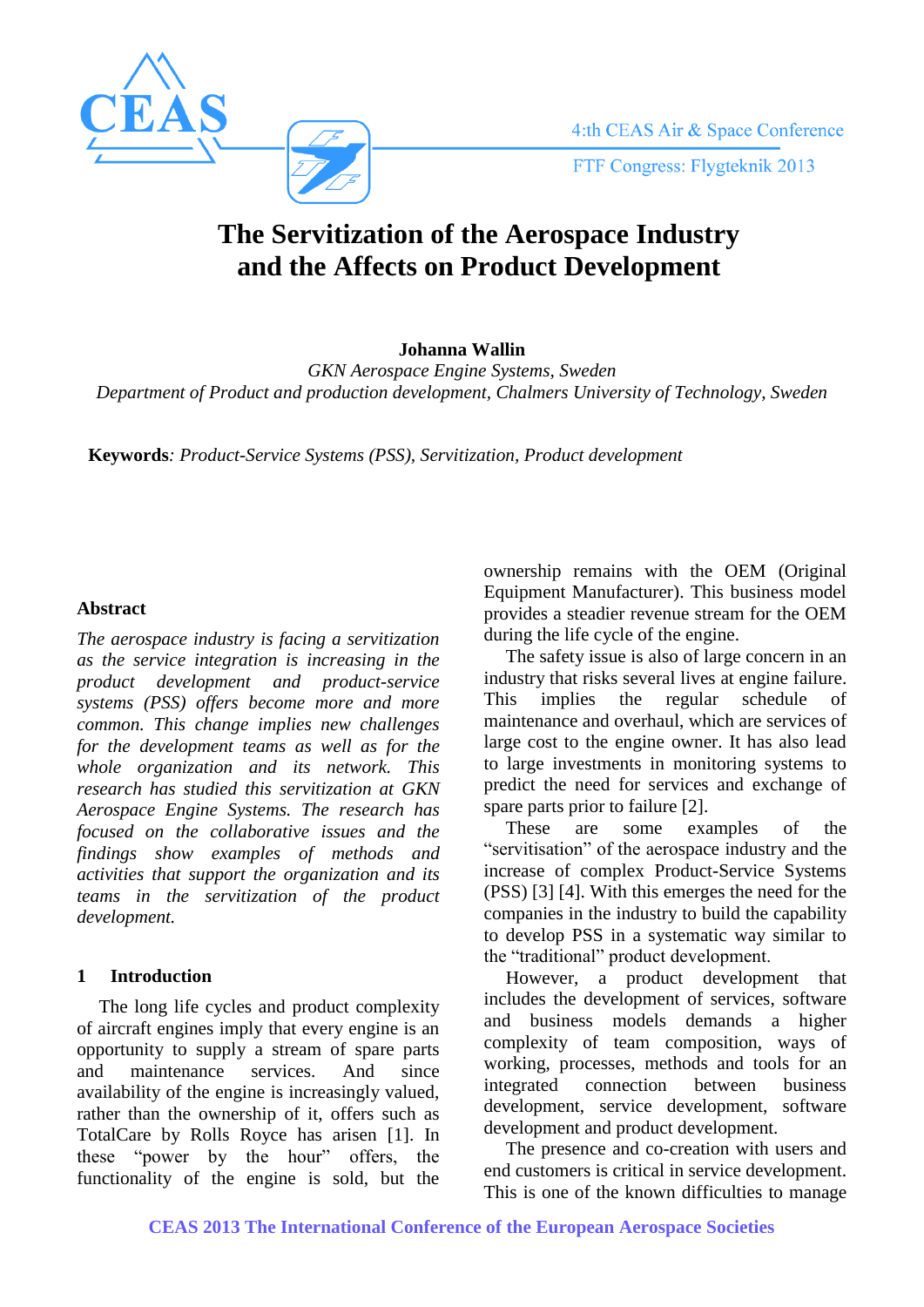in complex product development processes where the focus is on requirements establishment and verification. To involve the end customer directly in development is hindered by the de-composition of requirements.

This study point to challenges in PSS development and suggest changes in order to integrate a PSS mindset in the development processes and support practitioners and organizations in their transitions to integrated PSS development and increased customer value.

## **2 Theoretical Framework**

Product development has by Kennedy, Harmon & Minnock (2008) [5] been divided into two value streams; a product value stream and a knowledge value stream (Figure 1). The product value stream consists of the flow of tasks, people and equipment needed for creating the product. Whereas the knowledge value stream represents the capture and reuse of knowledge within the organization regarding for example markets, customers, technologies, products and manufacturing.



**Fig. 1 The value stream in product development (after [Kennedy et al, 2008]).**

The servitization of the industry is not something that is happening to the aerospace industry alone. This phenomenon can be noted in all kind of manufacturing companies and industries. One example is IBM that has transitioned from a hardware manufacturing company to a global service provider and software company [6] or Volvo Group that has increased their focus on 'Soft Products' meaning products and services that enhances the satisfaction of customer beyond the core/hard product [7].

There are three main factors that drive companies to PSS development according to Baines et al (2007) [3]; financial (for a higher profit margin or more stable income), strategic (to gain competitive advantage) and marketing (to use services to sell more product).

Literature on the topic has also claimed that there are ecological and sustainable aspects since services can extend the product's life cycle [8], manufacturers become more responsible for upgrades and material recycling [9], it contributes to a more conscious product usage and increases resource productivity [10].

The different characteristics of products and services challenge the development of PSS. There are three main differences between products and services: (1) Products are first produced and then used, whereas services are produced and used at the same time [11]. This also has its affects on the lead time, product design is longer compared to service design, and products are therefore harder to adjust to a changing environment compared to services [12]. (2) Products and services are conducted by different areas of expertise [12] and the ownership of a product is transferred to the customer when the product is sold; whereas the ownership of a service is not generally transferred [11]. (3) Products have hard technical variables (material, dimensions etc.) whereas services soft variables (time, place etc.) [12].

These differences imply barriers for the development of integrated product-service systems.

#### **3 Methodology**

The purpose with this research has been to advance our knowledge and support methodology of PSS innovation capability in the aerospace industry. Therefore a qualitative approach was chosen since it is appropriate for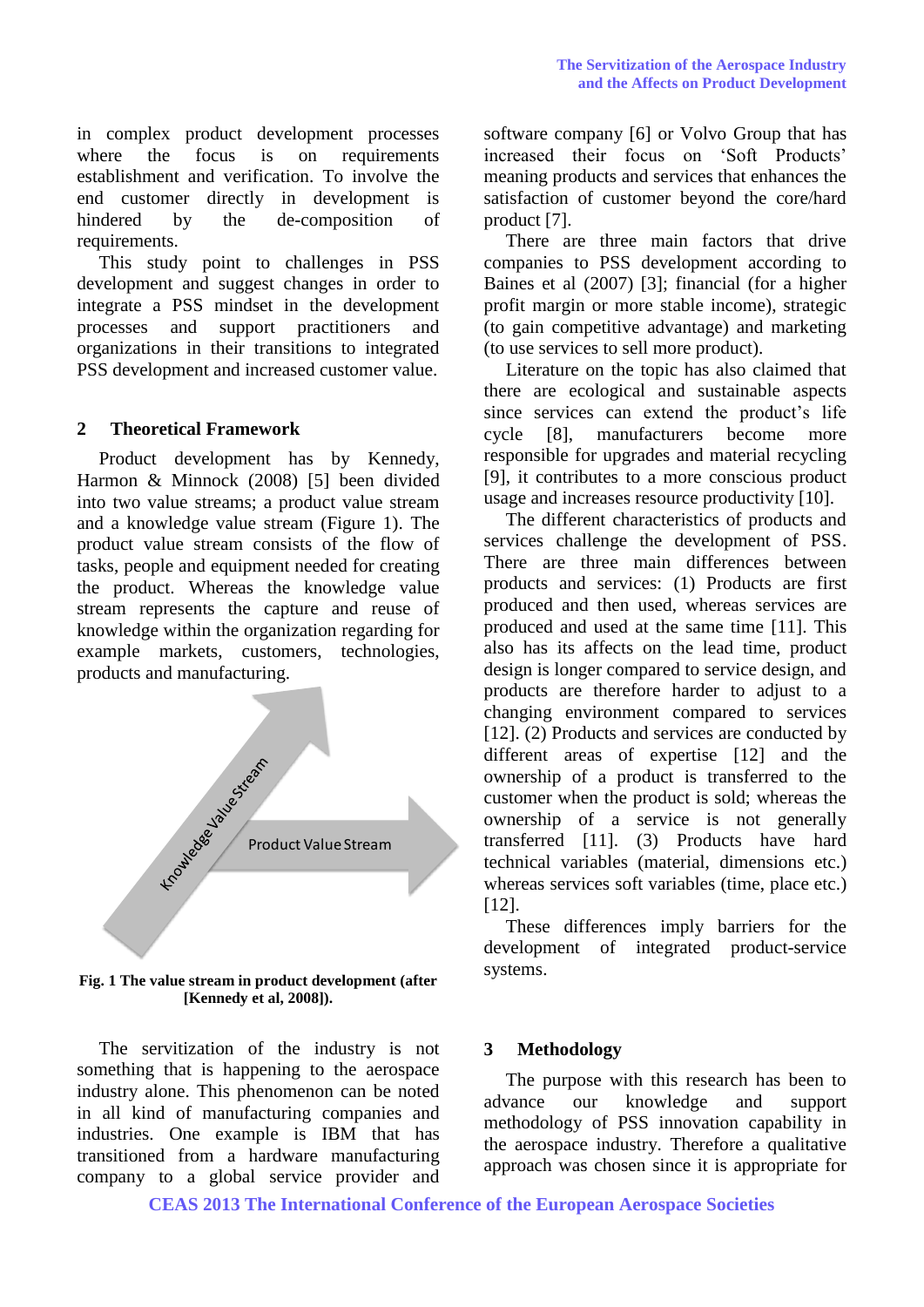obtaining insights into the experiences of individuals and groups. To enable an in depth understanding of the conditions regarding organization, culture, processes and challenges, it was conducted as a single case study.

## **3.1 The case company**

The case company GKN Aerospace Engine Systems (previously known as Volvo Aero). The company has three main businesses; First, the largest, the commercial market, where the company develops components to aircraft engines in partnership with the engine Original Equipment Manufacturer (OEM). The second market is the military, where the company develops the engines to the military aircrafts, such as the Swedish Gripen fighter. Thirdly, the company develops components and subsystems to European space rockets.

In addition to product developments, the company provides services such as maintenance and product support.

This research has focused on the military and commercial business side. The military business side has integrated more service offers to their military engines compared to the commercial business side (Figure 2). This has to do with the fact that on the military side, the company is engine OEM, on the commercial side the OEM is their partner.

#### **3.2 Data collection**

Data has been collected through three years of observations at the case company as well as 35 semi-structured interview sessions with stakeholders of business, product, service and PSS development that are distributed across several functions and hierarchy levels at the company. Workshops have also been held to test creative methods for PSS development teams.



**Fig. 2 Service integration in product development at case company.**

## **4 Findings**

#### **4.1 The PSS challenge**

When talking about 'products' it is not always a clear definition. Sometimes the word includes more than hardware and is rather a definition of PSS:

*"Product, it actually means more than just hardware, for what we sell, and have done for many years, that is our product expertise, our process technology in production, and our understanding of how the product works on engine level. /../ But I think 90% think of the hardware. And that is a problem in itself".*

The definition of product as hardware only, limits the value creation. It has its history from the traditional business models of selling engines rather than "power by the hour" and the increased value of availability that is recently happening in the aerospace industry.

*"Adapt to trends, that's perhaps the only way to survive, to keep up with the trends and bring more value. And the*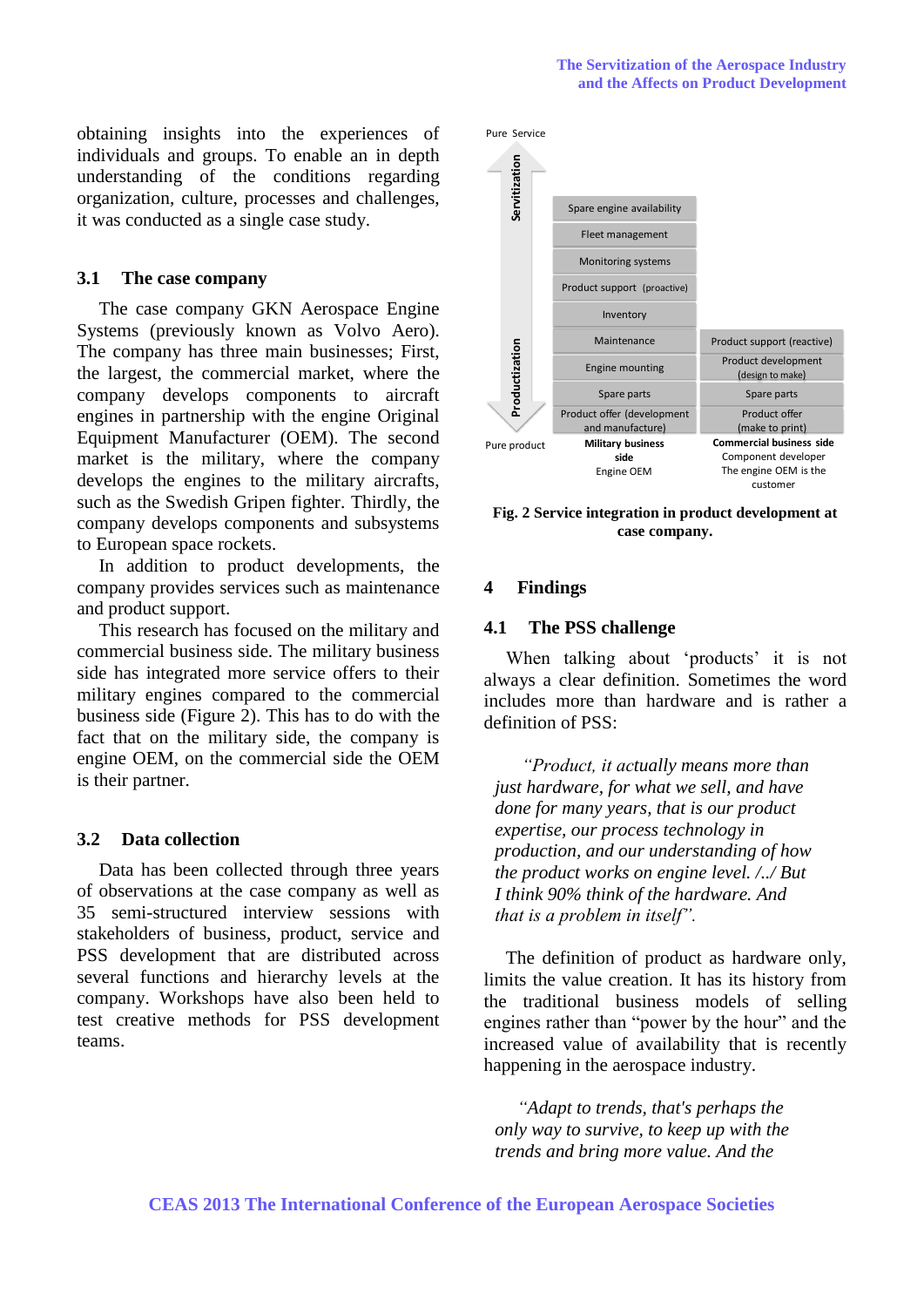*value may exist on other levels than pure hardware".*

The value is considered to be in the product and its functionality. In the aerospace industry there is for example a focus on making the product as light as possible to reduce thrust which leads to a reduction of the fuel consumption.

*"Our task is to deliver something that the customer wants. And they want it [the product] to be lighter and cheaper. That's what they want. Then there may be other things, those sorts of things that they do not know that they want".*

The product development projects are initiated by the customer in the engine programs and requirements are received from the OEM.

*"We shall comply with the requirements. Customers have expressed their expectation. So, the process is not about surprising the customers".* 

However the same respondent later explained:

*"To only do what the customer says is perhaps not sufficient".*

#### **4.2 PSS strategies and business models**

In a product-focused organization there are ideologies that influence the decisions and strategies in the organization, for example:

*"We shall operate in the aerospace industry"* or *"We shall not develop software".* 

Although, software can be a link between product and services and can therefore be important for the development of PSS offers. A strategy that encourages focus on value propositions or product-service systems strengthens the PSS teams. One project manager of a PSS team described the introduction of a "Soft product" strategy (soft products being products and services that enhance the satisfaction of the customer beyond the core product):

*"we got quite a boost, people talked about it quite high up in the company. And it was relatively easy to obtain resources"* 

This indicates that strategies can change product-focused ideologies in the organization, which is a step forward to find ways to support the PSS transition in the organization.

The development of PSS provides new opportunities to explore new markets. For the case company it has been considered important to provide services that are close to their own core business, but in the periphery of the customers' business. To create long-term value for their customers, the company puts great effort in their relationship with their various customers.

However, it is important to note that the integration of service to their product offer can lead to a position of being competitor to their customers/partners since their customers of their products is the engine OEM, while the customer of certain services are the airlines.

A previous study has analyzed a well known business development tool, The Business Model Canvas [13], from a PSS perspective [14]. The tool is commonly used to design business models. This study concluded that the tool is appropriate for PSS development since is focuses on Value Proposition, however for PSS development it would need a larger focus on a change perspective to widen the business scope, as well as including attention on risks since the transition towards PSS development involves business risks.

## **4.3 Organizational structures and networks for PSS development**

Even though the company is focused on developing and manufacturing of product, they also provide services such as maintenance and overhauls. However the service organization is separate from the product development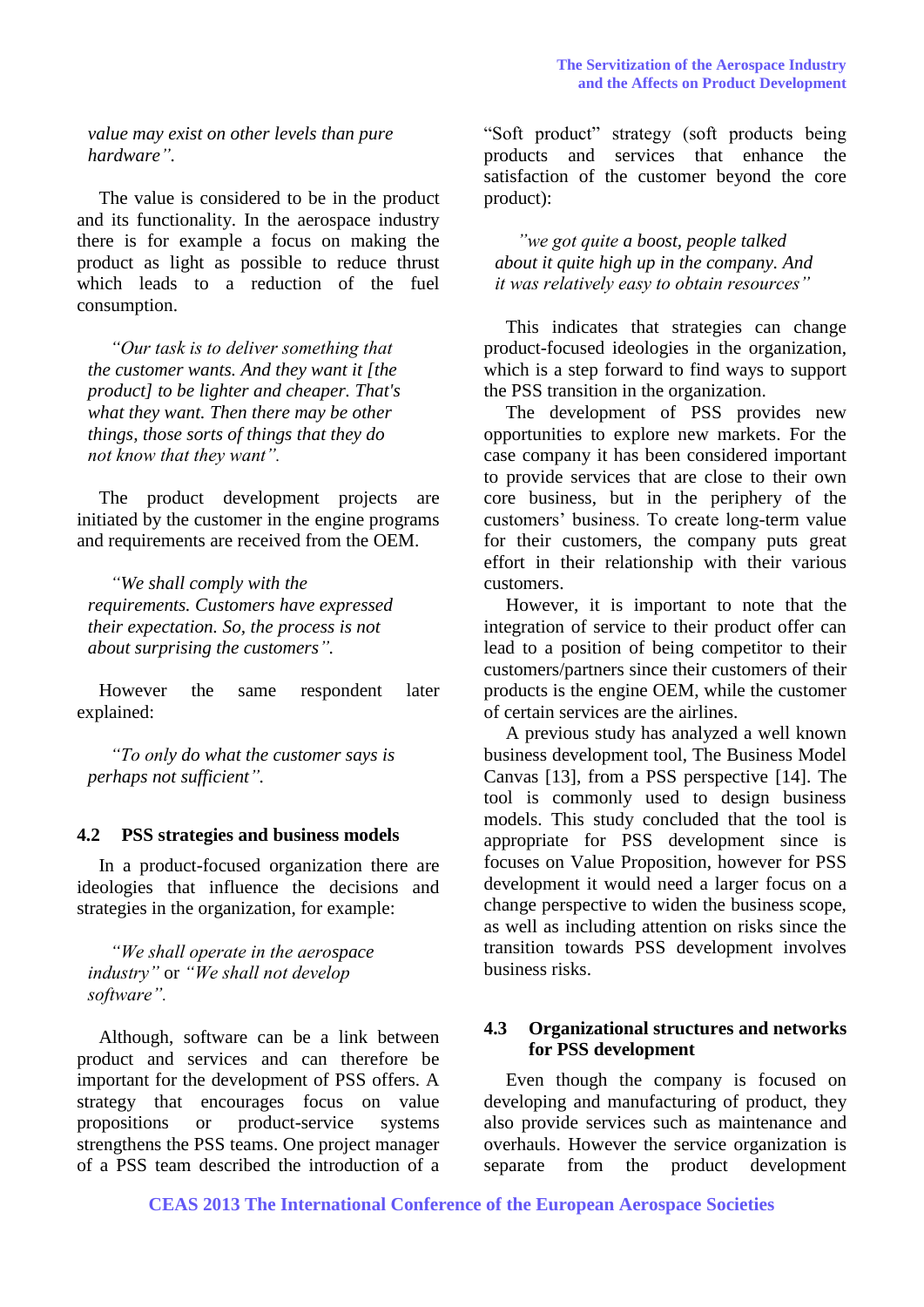organization with weak ties between them. One reason is that the services that are provided are often connected to other products/engines then the products that the company is developing.

These weak ties between divisions mean that the two divisions do not directly affect each other in the organization. Although, more close connected to the product development organization is the department of Life Cycle Data Management, which deals with Customer Support and Maintenance Development. This department has increased the strength of the tie between product and service development which is important for the support of the servitization. The department has for example developed software for monitoring systems of users' behavior to maximize product use. Software development falls in the middle of service and product development and is coupled to both.

In PSS development project it has been evident that people with double competences or experience from both product development and software/service development have gotten key roles. They have been important for the communication between different areas of expertise and therefore strengthen the ties between divisions and departments.

The challenges that rise in the process of PSS innovation need to be met with both internal and external routines within the process, such as establishing an innovative PSS culture and have continuous customer interaction. This study has indicated the importance of interaction, collaboration and communication between disciplines internally within the organization as well as externally with customer, in a higher degree compared to product development.

Building PSS innovation capability involves the development of new PSS competence. This research has shown that this can happen through job-rotation, bringing in external recourses and emerge competences.

## **4.4 Workshops for PSS teams**

When the solutions to the problem not only involve the design of a product but also could include the design of services, this opens up the design space for new innovative solutions. The differences of products and services characterize and challenges PSS innovation. However, these challenges can be handled using certain workshops methods with the cross-functional design team which has been shown in previous findings [15].

The differences between product and service development implies challenges for the PSS design team, which can be handle by appropriate workshop methodology. For methodology. For example:

- 1. The time perspective is different. This implies that the PSS design team need to visualize the time perspective of history and foresight of the problem and the whole life cycle of the product.
- 2. The ownership of products and services is different. This implies the importance of having a cross-functional team that includes product, service and business expertise and the importance of having a contact and collaboration with the customer as well as the user of the products and services in order to ensure value creation.
- 3. The design of products and services are different. Products have hard technical variables of a product, such as material, dimensions etc., whereas services soft variables of services, such as a time and place etc. Therefore there is a need to visualize not only the product but also the services with prototypes for example, in order to unify the cross-functional team and support communication about value creation. *"With the prototype, we could show the value and use it as a tool for communication"* described one interviewee regarding the importance of prototyping.

## **5 Discussion and conclusion**

This research has shown how the servitization of the aerospace industry is evident not only for OEM but also for  $1<sup>st</sup>$  tier suppliers as the case company.

As the offers no longer consist of products (hardware) only but also of various value adding services, this changes the view of the value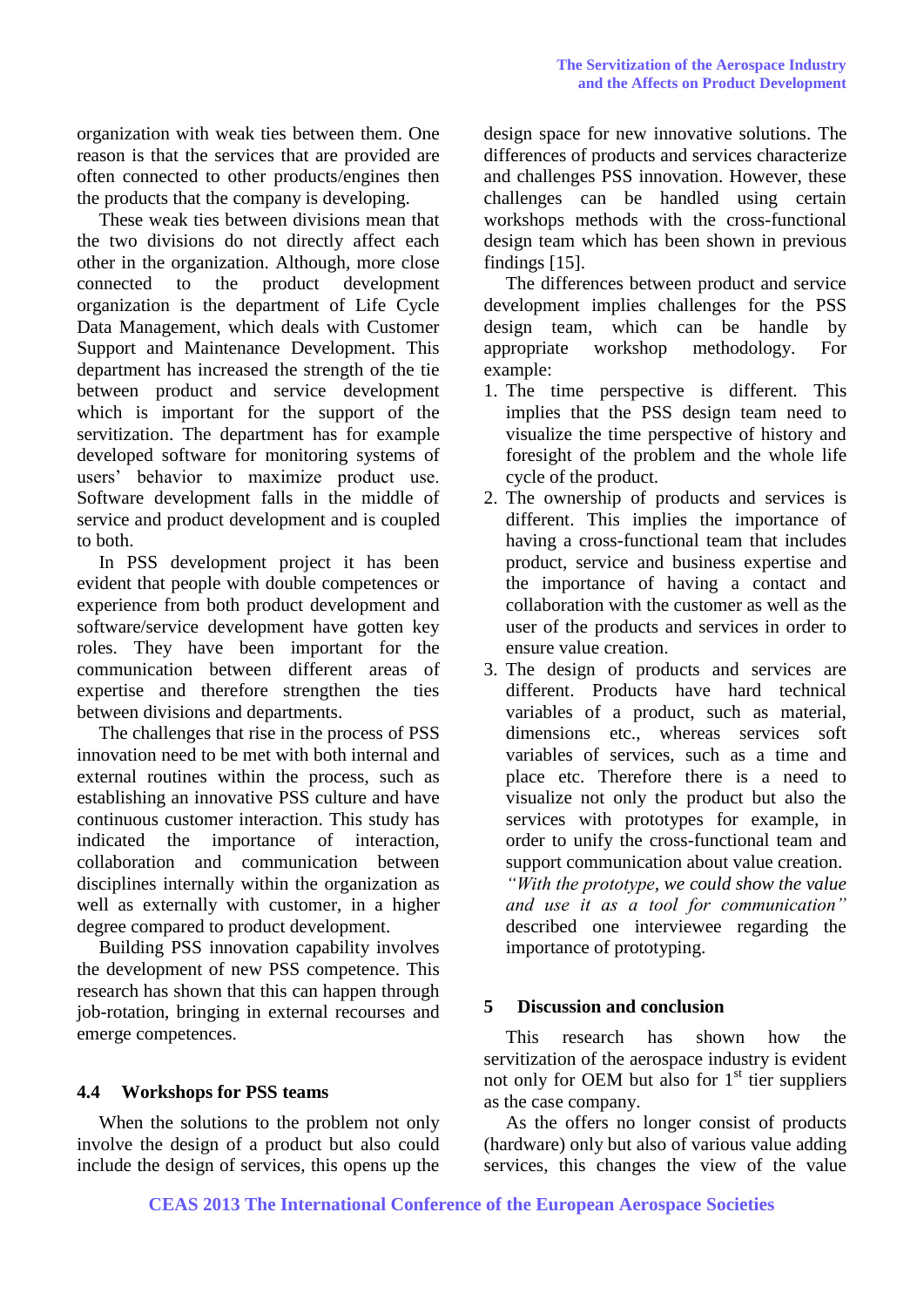stream within the organization. The value stream of services runs in parallel with the value stream of products.



**Fig. 1 The value stream in of product-service system development.**

This research has exemplified the importance of strategies that is communicated through the organization. This can support the team as they handle the new challenges of servitization and get the right mindset for value creation that is not limited to products.

This research has shown an increased need for collaboration and a larger degree of complexity in the collaborative network as the aerospace industry is servitized. The collaboration involves more stakeholders, which including the customer and user who need to collaborate for a longer period of time, through the whole life cycle of the PSS. To handle the challenges of servitization it is importance to have a larger degree of cross-functionality in the teams compared to product development. Hence, includes product, service and business expertise within the team.

Individuals with double competences or experience from more than one area deserve special attention, because they can play an important role in the communication between different areas of expertise that are new to this collaboration.

Further, this research has shown that the teams need to focus more on the time perspective of products and services, discuss the ownership and value creation of products and services through the lifecycle and preferable visualize this for better communication.

#### **Acknowledgements**

Financial support from NFFP5 (Nationella Flygtekniska Forskningsprogrammet) through VINNOVA for the PLANT-project is greatly acknowledged.

#### **References**

- $[1]$  Harrison, A.  $(2006)$ . Design for service Harmonising product design with a services strategy. The ASME Turbo Expo 2006, 6-11 May, Barcelona, Vol. 2, pp. 135-143
- [2] Ward, Y., Graves, A. (2007). 'Through-life management: The provision of total customer solutions in the aerospace industry'. J. Services Technology Management, 8(6), 455–477
- [3] Baines, T. S.; Lightfoot, H. W.; Evans, S.; Neely, A.; Greenough, R.; Jeppard, J.; Roy, R., Shehab, E.; Braganza, A.; Tiwari, A.; Alcock, J. R.; Angus, J. P.; Bastl, M.; Cousens, A.; Irving, P.; Johnson, M.; Kingston, J.; Lockett, H.; Martinez, V.; Michele, P.; Transfield, D.; Walton, I. M.; Wilson, H. (2007). 'State-of-the-art in product-service systems', J. Engineering Manufacture, Vol. 221, Part B.
- [4] Tukker, A. & Tischner, U., 2006. *New Business for Old Europe.* Sheffield, UK: Greenleaf Publishing.
- [5] Kennedy, M., Harmon, K. & Minnock, E., (2008). *Ready, set, dominate - Implement Toyota's Set-Based Learning for Developing Products and Nobody Can Catch You*. Richmond: The Oaklea Press.
- [6] Dittrich, K., Duysters, G., & de Man, A.-P. (2007). Strategic repositioning by means of alliance networks: The case of IBM. *Research Policy , 36*, 1496-1511.
- [7] Remneland-Wikhamn, B. (2011). Path dependence as barrier for 'soft' and 'open' innovation. *International Journal of Business Innovation and Research, 5* (6), 714-730.
- [8] Vandermerwe, S., & Rada, J. (1988). Servitization of Business: Adding Value by Adding Services. *European Management Journal, 6* (4), 314-324
- [9] Mont, O. (2002). Clarifying the concept of productservice system. *Journal of Cleaner Production,10*, 237-245
- [10] Aurich, J., Fuchs, C., & Wagenknecht, C. (2006). Life cycle oriented design of technical Product-Service Systems. *Journal of Cleaner Production, 14*, 1480-1494
- [11] Morelli, N. (2002). 'Product-service systems, a perspective shift for designers: A case study: the design of telecentre', Design Studies, Vol.24, No.1, pp. 73-99.
- [12] Brezet, J.C., Bijma, A.S., Ehrenfeld, J. and Silvester, S. (2001). 'The Design of Eco-Efficient Services', Design for Sustainability Program, Delft University of Technology, June 2001.

**CEAS 2013 The International Conference of the European Aerospace Societies**